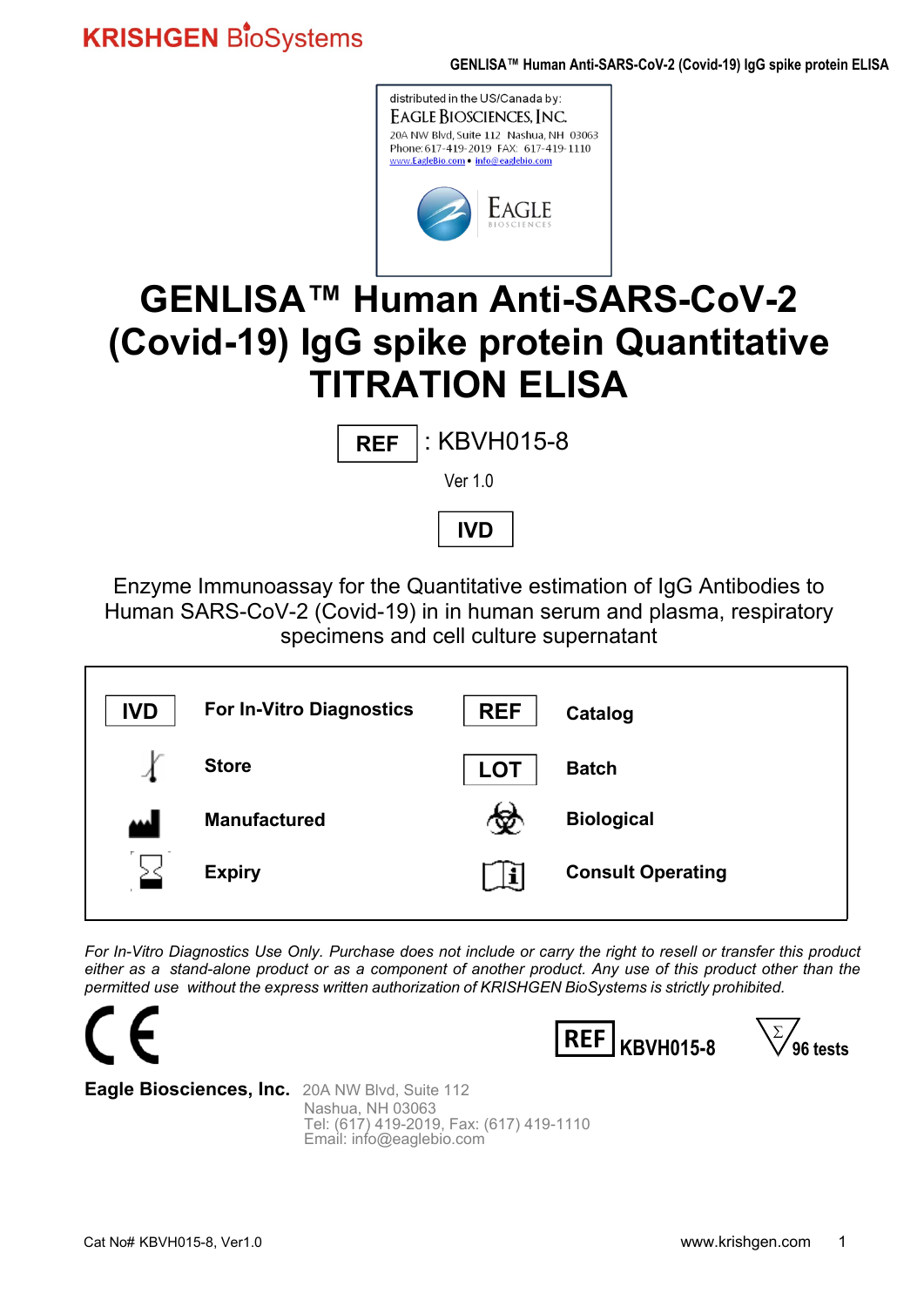#### **Introduction:**

The GENLISA™ ELISA kits are used for assessing the specific biomarker in samples analytes which may be serum, plasma and cell culture supernatant as validated with the kit. The kit employs a sandwich ELISA technique which leads to a higher specificity and increased sensitivity compared to conventional competitive ELISA kits which employ only one antibody. Double antibodies are used in this kit.

There is no standard reference SARS-CoV-2 antigen material available; accordingly, absolute analytical sensitivity cannot be calculated. We have used a polyclonal antibody as standard and quantified for the total protein content of the antibodies raised as 1000 AU/ml. The SARS-CoV-2 Antibody has not been defined or standardized worldwide. Hence this assay uses standards optimized for the linear range in the assay as AU/ml. The kit shows a typical titration curve when used in dilutions of stable below.

| <b>Standard Concentration</b> | <b>Standard Titre Dilution</b> |
|-------------------------------|--------------------------------|
| 30 AU /ml                     | $1:33,333$ titre               |
| 15 AU /ml                     | 1:66,666 titre                 |
| 7.5 AU /ml                    | 1:133,332 titre                |
| 3.75 AU /ml                   | 1:266,664 titre                |

The assay allows the quantitative determination of samples of an unknown concentration titer (immunological titer) and the calibration of the kit standards.

It is also important to note that the polyclonal antibody used as standard is interpreted as ng/ml. However, in the absence of standardization of the SARS-CoV-2 antibodies worldwide, the same are expressed as AU/ml in the kit.

#### **Intended Use:**

The GENLISA™ Human Anti-SARS-CoV-2 (Covid-19) IgG ELISA kit is used as an analytical tool for quantitative estimation of IgG antibodies to Human SARS-CoV-2 (Covid-19) in human serum and plasma, respiratory specimens and cell culture supernatant.

#### **Principle:**

The method employs sandwich ELISA technique. Human SARS-CoV-2 protein is pre-coated onto microwells. Samples and standards are pipetted into microwells and IgG Antibodies to human SARS-CoV-2 (Covid-19) present in the sample are bound by the protein antigen. After incubation the wells are washed and followed by HRP-conjugated Detection IgG Antibody is pipetted and incubated to form a complex. After washing microwells in order to remove any non-specific binding, the substrate solution (TMB) is added to microwells and color develops proportionally to the amount of IgG Anti-Human SARS-CoV-2 (Covid-19) in the sample. Color development is then stopped by addition of stop solution. Absorbance is measured at 450 nm.

#### **Materials Provided:**

- 1. Recombinant SARS-CoV-2 (Covid-19) spike protein Coated Microtiter Plate (12 x 8 wells) 1 no
- 2. Anti-Human SARS-CoV-2 (Covid-19) Standards, (0.5 ml/vial) 0, 3.75, 7.5, 15 and 30 AU/ml
- 3. Anti Human IgG:HRP Conjugate 12 ml
- 4. Assay Diluent 15 ml
- 5. (20X) Wash Buffer 25 ml
- 6. TMB Substrate 12 ml
- 7. Stop Solution 12 ml

#### **Materials to be provided by the End-User:**

- 1. Microtiter Plate Reader able to measure absorbance at 450 nm.
- 2. Adjustable pipettes and multichannel pipettor to measure volumes ranging from 25 ul to 1000 ul
- 3. Deionized (DI) water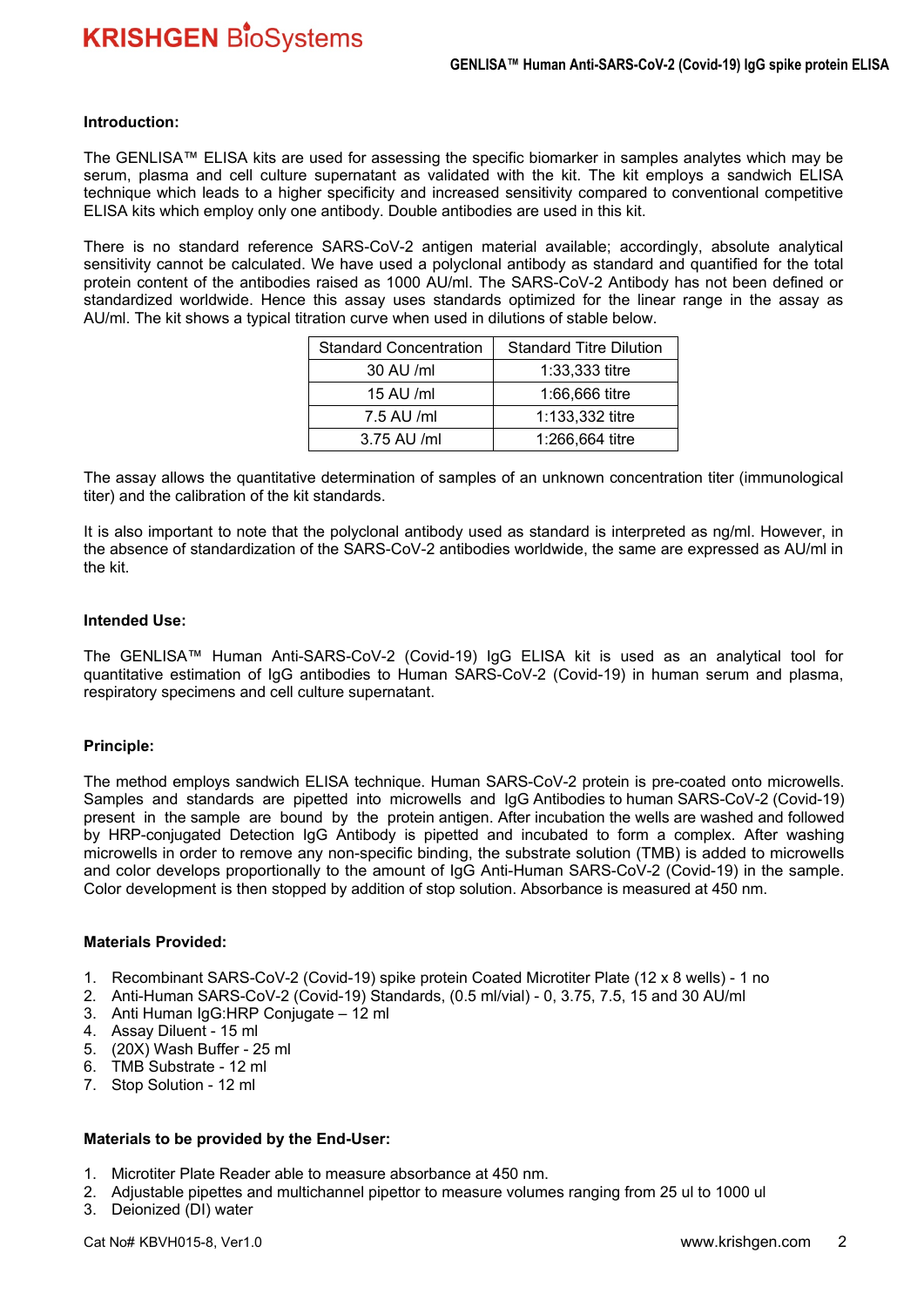- 4. Wash bottle or automated microplate washer
- 5. Graph paper or software for data analysis
- 6. Timer
- 7. Absorbent Paper

#### **Handling/Storage:**

- 1. Store main kit components at 2-8°C.
- 2. Store recombinant Standard at -20°C. Aliquot recombinant protein and detection antibody into polypropylene vials and store at -20°C as per assay requirements. Do not freeze thaw for more than two times.
- 3. Before using, bring all components to room temperature (18-25°C). Upon assay completion return all components to appropriate storage conditions.
- 4. The Substrate is light-sensitive and should be protected from direct sunlight or UV sources.

#### **Health Hazard Warnings:**

1. Reagents that contain preservatives may be harmful if ingested, inhaled or absorbed through the skin.

#### **Sample Preparation and Storage:**

Specimens should be clear and non-hemolyzed. Samples should be run at a number of dilutions to ensure accurate quantitation.

Blood is taken by venipuncture. Serum is separated after clotting by centrifugation. Plasma can be used, too. Lipaemic, hemolytic or contaminated samples should not be run. Repeated freezing and thawing should be avoided. If samples are to be used for several assays, initially aliquot samples and keep at - 20°C.

#### **Preparation before Use:**

Specimens should be clear and non-hemolyzed. Samples should be run at a number of dilutions to ensure accurate quantitation.

Blood is taken by venipuncture. Serum is separated after clotting by centrifugation. Plasma can be used, too. Lipaemic, hemolytic or contaminated samples should not be run. Repeated freezing and thawing should be avoided. If samples are to be used for several assays, initially aliquot samples and keep at - 20°C.

Cell Culture Supernates - Remove particulates by centrifugation and assay immediately or aliquot and store samples at -20℃ or lower temperature. Avoid repeated freeze-thaw cycles. If the use of original supernate sample or low dilution (<5 fold) are necessary due to the expected low concentration of antigen supernates need be adjust to neutral pH condition before assay.

Should you desire to inactivate the virus, use a (5X) Lysis Buffer (optional, not provided). Add 1/5 volume of (5X) Lysis Buffer to sample (i.e. add 50 ul (5X) Lysis Buffer to 200 ul sample). Vortex well.

Note:

The sample should be diluted to within the working range of the assay in 1X Assay Diluent. The exact dilution must be determined based on the concentration of specific target in individual samples.

Respiratory Sample - Centrifuge samples for 20 minutes at 10000 x g at 2-8°C. Collect supernatant and carry out the assay immediately.

#### **Reagent Preparation (all reagents should be diluted immediately prior to use):**

1. Label any aliquots made with the kit Lot No and Expiration date and store it at appropriate conditions mentioned.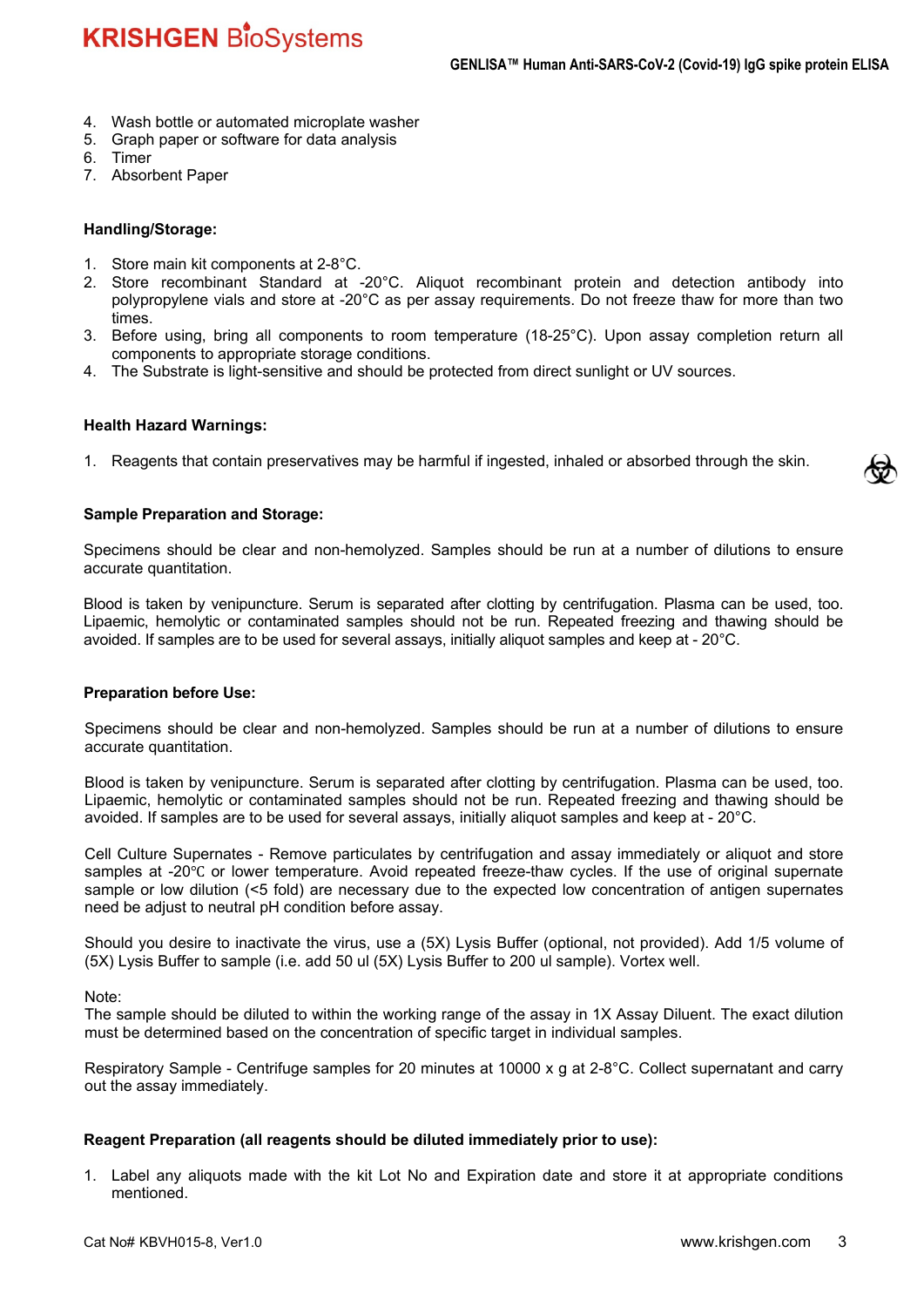- 2. Bring all reagents to Room temperature before use.
- 3. To make **Wash Buffer (1X)**; dilute **20 ml of 20X Wash Buffer in 380 ml of DI water**.

#### **Procedural Notes:**

- 1. In order to achieve good assay reproducibility and sensitivity, proper washing of the plates to remove excess un-reacted reagents is essential.
- 2. High Dose Hook Effect may be observed in samples with very high concentrations of Anti-Human SARS-CoV-2 (Covid-19) IgG. High Dose Hook Effect is due to excess of antibody for very high concentrations of Anti-Human SARS-CoV-2 (Covid-19) IgG present in the sample.
- 3. Avoid assay of Samples containing sodium azide (NaN<sub>3</sub>), as it could destroy the HRP activity resulting in under-estimation of the amount of Anti-Human SARS-CoV-2 (Covid-19).
- 4. It is recommended that the Standards and Samples be assayed in duplicates.
- 5. Maintain a repetitive timing sequence from well to well for all the steps to ensure that the incubation timings are same for each well.
- 6. If the Substrate has a distinct blue color prior to use it may have been contaminated and use of such substrate can lead to compromisation of the sensitivity of the assay.
- 7. The plates should be read within 30 minutes after adding the Stop Solution.
- 8. Make a work list in order to identify the location of Standards and Samples.

#### **Assay Procedure:**

- 1. Pipette 100 ul of **Standards** and **diluted Samples** to the respective wells. Seal plate and incubate for 1 hour at Room Temperature (18-25ºC).
- 2. Aspirate and wash plate 4 times with **Wash Buffer (1X)** and blot residual buffer by firmly tapping plate upside down on absorbent paper. Wipe of any liquid from the bottom outside of the microtiter wells as any residue can interfere in the reading step. All the washes should be performed similarly.
- 3. Add 100 ul of **Anti-Human IgG:HRP Conjugate** to each well.
- 4. Seal plate and incubate for 1 hour at Room Temperature (18-25°C).
- 5. Wash plate 4 times with **Wash Buffer (1X)** as in step 2.
- 6. Pipette 100 ul of **TMB Substrate solution**.
- 7. Incubate in the dark for 15 minutes at Room Temperature.
- 8. Stop reaction by adding 100 ul of **Stop Solution** to each well.
- 9. Read absorbance at 450 nm within 30 minutes of stopping reaction.

#### **Calculation of Results:**

Determine the Mean Absorbance for each set of duplicate Standards and Samples. Using standard graph paper, plot the average value (absorbance 450nm) of each standard on the Y-axis versus the corresponding concentration of the standards on the X-axis. Draw the best fit curve through the standard points. To determine the unknown Human Anti-Coronavirus IgG concentrations, find the unknown's Mean Absorbance value on the Y-axis and draw a horizontal line to the standard curve. At the point of intersection, draw a vertical line to the Xaxis and read the concentration. If samples were diluted, multiply by the appropriate dilution factor.

Software which is able to generate a polynomial regression  $(2^{nd}$  order) or a cubic spline curve-fit is best recommended for automated results.

#### **Note:**

It is recommended to repeat the assay at a different dilution factor in the following cases:

- If the sample absorbance value is below the first standard.
- If the absorbance value is equivalent or higher than the 30 AU/ml standard.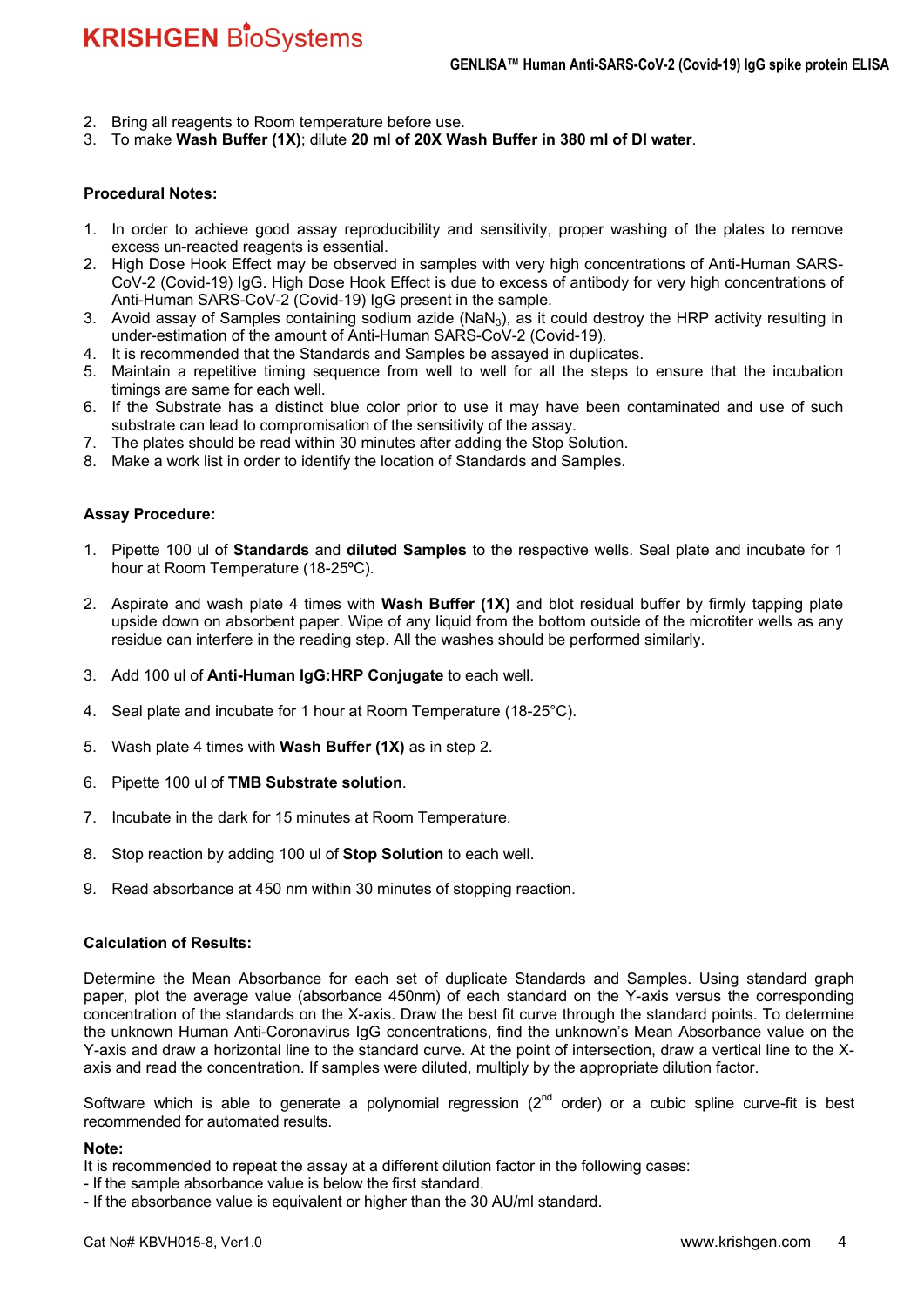| <b>Standards</b><br><b>Provided</b><br>(AU/ml) | Abs 1 | Abs 2 | <b>IMean Abs</b> | Interpolated<br><b>Concentration</b> | Interpolated<br><b>Concentration %</b><br>against Actual<br><b>Concentration</b> |
|------------------------------------------------|-------|-------|------------------|--------------------------------------|----------------------------------------------------------------------------------|
| 0.00                                           | 0.107 | 0.075 | 0.091            |                                      |                                                                                  |
| 3.75                                           | 0.250 | 0.237 | 0.243            | 3.58                                 | 95.6                                                                             |
| 7.50                                           | 0.439 | 0.449 | 0.444            | 7.93                                 | 105.7                                                                            |
| 15.00                                          | 0.732 | 0.813 | 0.772            | 14.71                                | 98.1                                                                             |
| 30.00                                          | 1.406 | 1.695 | 1.550            | 30.06                                | 100.2                                                                            |

#### **Typical Data**

#### **Typical Data**



#### **Quality Control:**

It is recommended that for each laboratory assay appropriate quality control samples in each run to be used to ensure that all reagents and procedures are correct.

#### **Performance Characteristics of the Kit:**

#### **Sensitivity:**

**Limit Of Detection:** There is no standard reference SARS-CoV-2 antigen material available; accordingly, absolute analytical sensitivity cannot be calculated. Based on the kit working standards the LOD is 2.5 AU/ml

#### **Specificity:**

Reactivity/lnclusivity

Mutations in the SARS-CoV-2 genome have been identified as the virus has spread, but no serologically unique strains have been described relative to the originally isolated virus (this research is limited at present).

Cross-reactivity of non-SARS-CoV-2 specific antibodies against SARS-CoV-2 spike proteins in Anti-SARS-CoV-2 ELISA KBVH015-8 was examined using sera with known antibodies against confirmed past infections.

| $\overline{\mathsf{N}}$ | <b>Antibody Positive Sera</b> | Anti-SARS-CoV-2 ELISA #KBVH015-8 |
|-------------------------|-------------------------------|----------------------------------|
| 1                       | Beta Corona HKU1*             | Negative                         |
| $\overline{4}$          | <b>VCV</b>                    | Negative                         |
| $\overline{5}$          | <b>HCV</b>                    | Negative                         |
| $\overline{4}$          | <b>HAV</b>                    | Negative                         |
| $\overline{3}$          | <b>HBV</b>                    | Negative                         |
| $\overline{4}$          | <b>EBV</b>                    | Negative                         |
| $\overline{5}$          | <b>CMV</b>                    | Negative                         |
| $\overline{5}$          | <b>HSV</b>                    | Negative                         |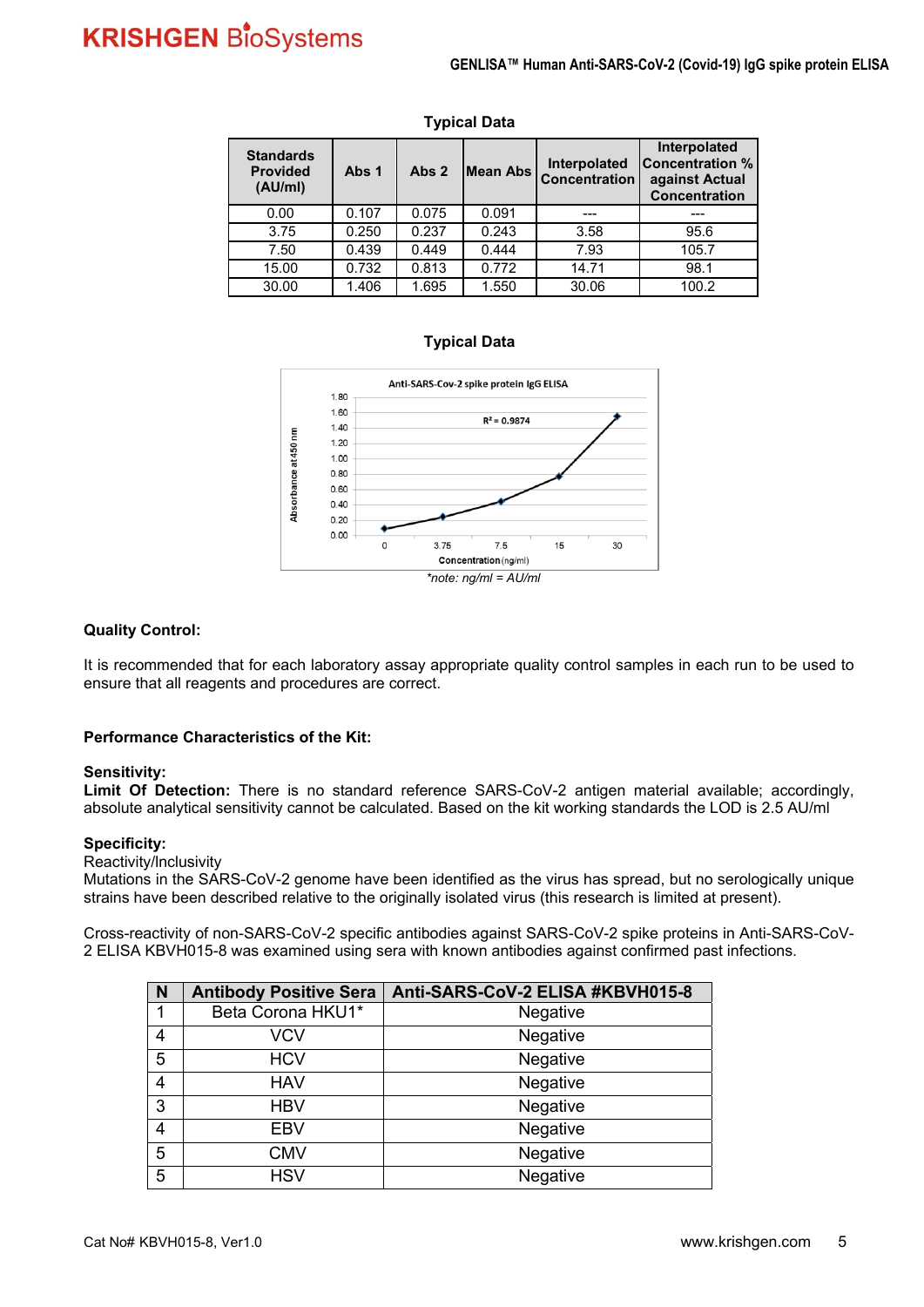\*The patient was tested PCR positive for Beta Corona HKU1 and PCR negative for SARS-CoV-2. Four weeks after PCR testing a serum sample was drawn from the patient and found to be negative in the Anti-SARS-CoV-2 ELISA.

#### **Traceability:**

There are no reference standards for SARS-Cov-2 Antibody. The results are reported in AU/ml and the method has been standardized in our laboratory at KRISHGEN BIOSYSTEMS.

#### **Linearity:**

Standards provided in the kit were used for measuring the linearity range of IgG Antibodies to SARS-CoV-2 present in matrix. The Standards / Calibrator Range is 0 - 30 AU/ml.

#### **Precision:**

Precision is defined as the percent coefficient of variation (%CV) i.e. standard deviation divided by the mean and multiplied by 100. Assay precision was determined by both intra (n=5 assays) and inter assay (n=5 assays) reproducibility on two pools with low (3.75 AU/ml), medium (15 AU/ml) and high (30 AU/ml) concentrations. While actual precision may vary from laboratory to laboratory and technician to technician, it is recommended that all operators achieve precision below these design goals before reporting results.

| Pool   | <b>Intra Assay %CV</b> | <b>Inter Assay %CV</b> |  |
|--------|------------------------|------------------------|--|
| Low    | $< 10\%$               | $<$ 10%                |  |
| Medium | <5%                    | $< 5\%$                |  |
| High   | <5%                    | <5%                    |  |

#### **Recovery:**

Human sera and plasma were measured with two replicates and two runs ( $n = 5$ ). The human sera and plasma were pooled patient and single donor spiked samples. Samples were measured using one lot of reagent. All data met our acceptance criteria for % CV and 95% (CI) Confidence Intervals for % CV.

| <b>Matrix</b>        | Recovery Range % |
|----------------------|------------------|
| Serum (n=5)          | $87 - 112$       |
| Plasma EDTA (n=5)    | $85 - 114$       |
| Plasma Heparin (n=5) | 86 - 114         |

Note: Serum and Plasma were diluted using Standard Diluent provided with the kit

#### **Assay Comparison:**

To demonstrate the identity of the Anti-SARS-CoV-2 ELISA and a commercially available COVID-19 IgG / IgM Rapid Test, 9 serum samples were measured using both assays. In comparison, the results of the IgG tests show an increased sensitivity of the anti-SARS-CoV-2 ELISA.

| Sample No. | Anti-SARS-CoV-2 ELISA | COVID-19 IgG / IgM Rapid Test |  |
|------------|-----------------------|-------------------------------|--|
|            | positive +            | negative                      |  |
| 2          | positive +            | positive                      |  |
| 3          | positive +            | negative                      |  |
| 4          | negative -            | negative                      |  |
| 5          | borderline +          | slightly positive             |  |
| 6          | positive +++          | positive                      |  |
|            | negative -            | negative                      |  |
| 8          | negative -            | negative                      |  |
| 9          | positive ++           | positive                      |  |

#### **Longitudinal Reponse of Antibodies to SARS-CoV-2.**

**Antibodies response to the Nucleocapsid Proteins and the Spike Proteins of IgG and IgM:** 

*figure a and b*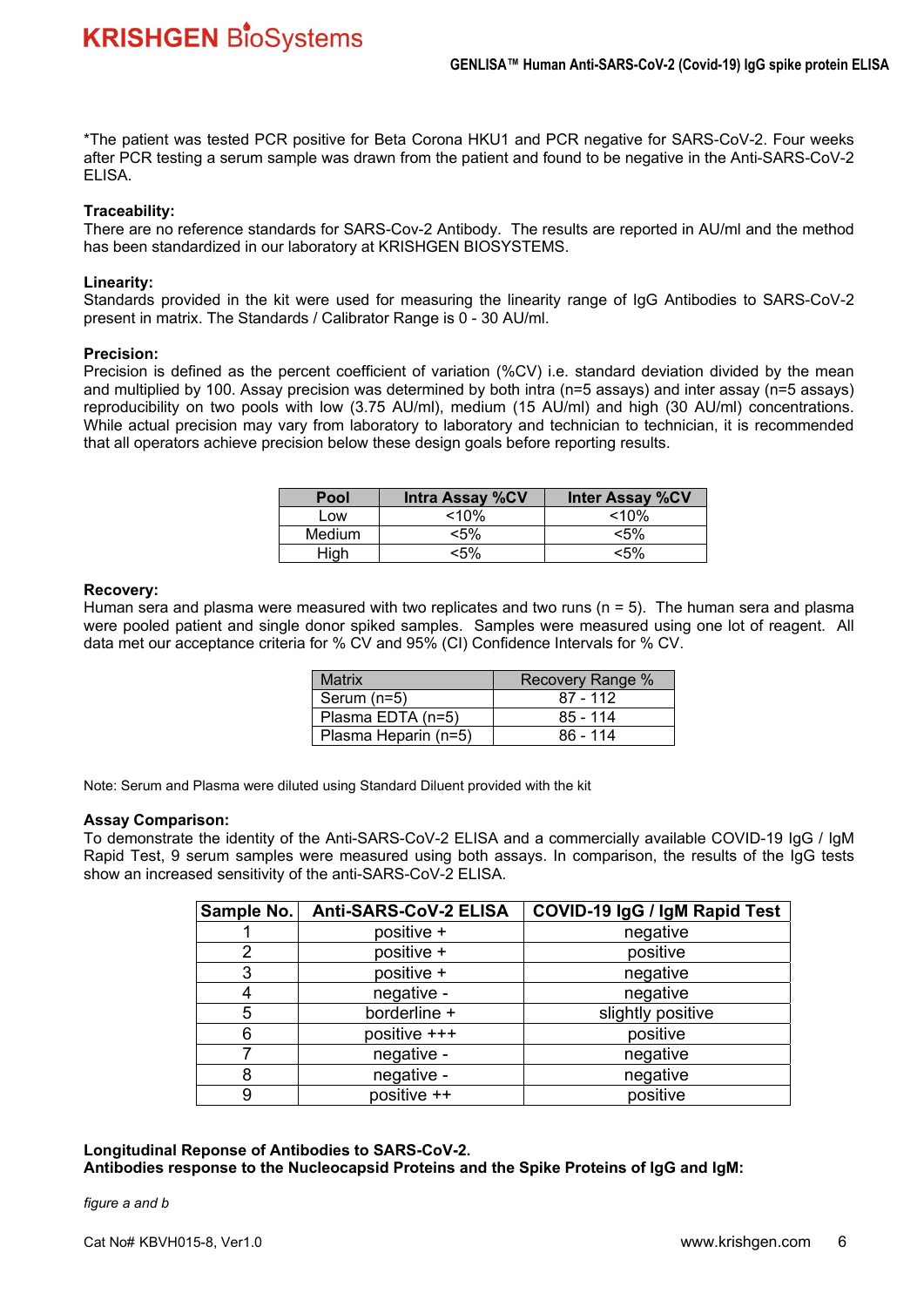

|  |      |      |      |      | Weeks   N-IgM   N-IgG   S-IgM   S-IgG   N-IgM + N-IgG   S-IgM + S-IgG   N-IgM + S-IgM   N-IgG + S-IgG |      |      |      | $N$ -laM+ S-laM+<br>N-IgG+ S-IgG |
|--|------|------|------|------|-------------------------------------------------------------------------------------------------------|------|------|------|----------------------------------|
|  | 41.7 | 41.7 | 41.7 | 58.3 | 58.3                                                                                                  | 66.7 | 58.3 | 66.7 |                                  |
|  | 73.7 | 84.2 | 68.4 | 78.9 | 94.7                                                                                                  | 89.5 | 84.2 | 94.7 | 94.7                             |
|  | 73.7 | 100  | 73.7 | 100  | 100                                                                                                   | 100  | 89.5 | 100  | 100                              |

#### **Reference:**

#### **EMERGING MICROBES AND INFECTIONS JOURNAL**

Accepted author version posted online: 01 May 2020

#### **Kinetics of SARS-CoV-2 specific IgM and IgG responses in COVID-19 patients**

Baoqing Sun, Ying Feng, Xiaoneng Mo, Peiyan Zheng, Qian Wang, Pingchao Li, Ping Peng, Xiaoqing Liu, Zhilong Chen, Huimin Huang, Fan Zhang, Wenting Luo, Xuefeng Niu, Peiyu Hu, Longyu Wang, Hui Peng, Zhifeng Huang, Liqiang Feng, Feng Li, Fuchun Zhang, Fang Li, Nanshan Zhong & Ling Chen

https://doi.org/10.1080/22221751.2020.1762515

#### **Safety Precautions:**

- **This kit is For In-Vitro Diagnostic Use Only**. Follow the working instructions carefully.
- The expiration dates stated on the kit are to be observed. The same relates to the stability stated for reagents
- Do not use or mix reagents from different lots.
- Do not use reagents from other manufacturers.
- Avoid time shift during pipetting of reagents.
- All reagents should be kept in the original shipping container.
- Some of the reagents contain small amount of sodium azide (< 0.1 % w/w) as preservative. They must not be swallowed or allowed to come into contact with skin or mucosa.
- Source materials maybe derived from human body fluids or organs used in the preparation of this kit were tested and found negative for HBsAg and HIV as well as for HCV antibodies. However, no known test guarantees the absence of such viral agents. Therefore, handle all components and all patient samples as if potentially hazardous.
- Since the kit contains potentially hazardous materials, the following precautions should be observed
	- Do not smoke, eat or drink while handling kit material
	- Always use protective gloves
	- Never pipette material by mouth
	- Wipe up spills promptly, washing the affected surface thoroughly with a decontaminant.
	- In any case GLP should be applied with all general and individual regulations to the use of this kit.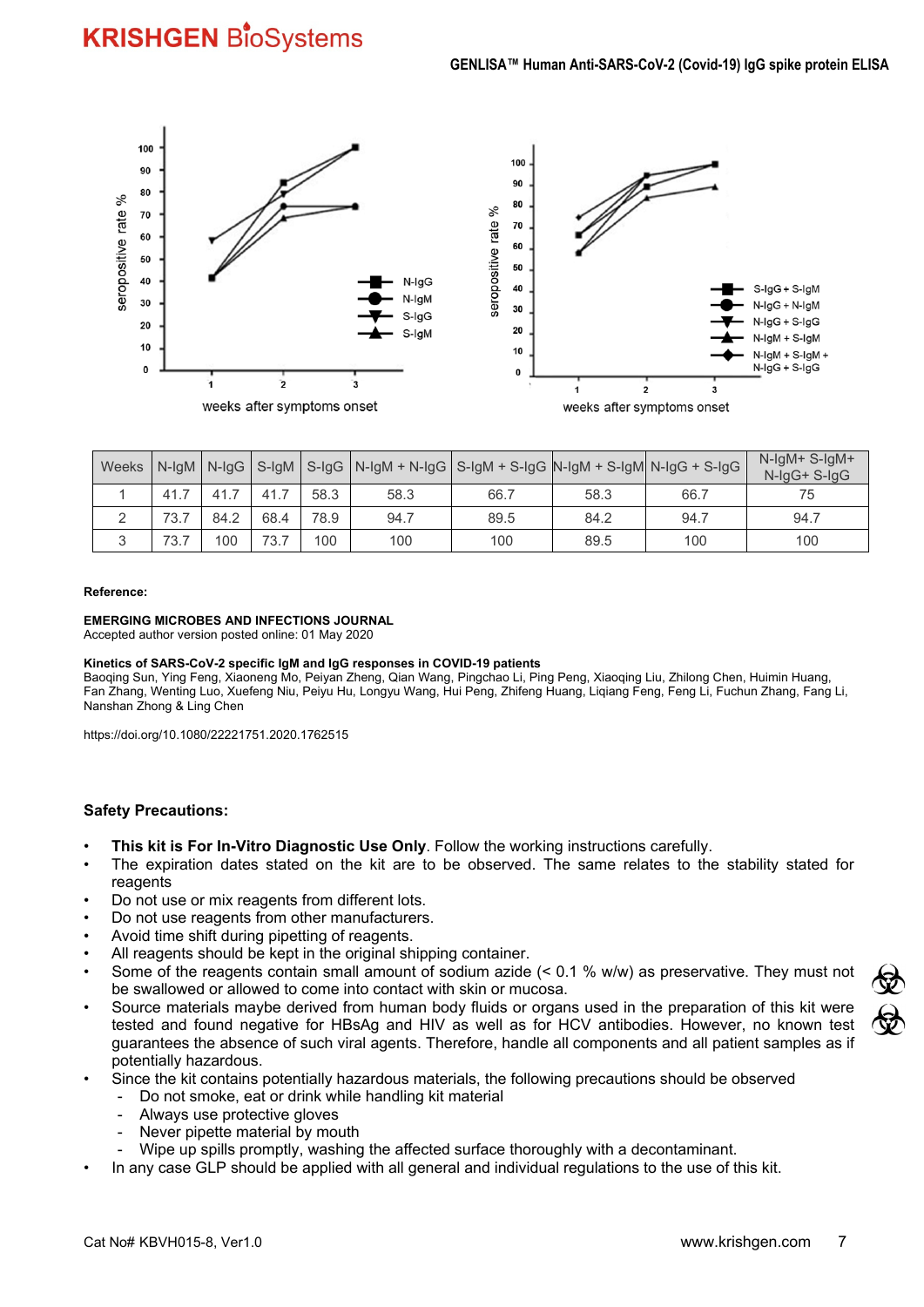#### **References:**

Structure, function, and antigenicity of the SARS-CoV-2 spike glycoprotein AC Walls, YJ Park, MA Tortorici, A Wall, AT McGuire… - Cell, 2020 - Elsevier

Preliminary identification of potential vaccine targets for the COVID-19 coronavirus (SARS-CoV-2) based on SARS-CoV immunological studies

SF Ahmed, AA Quadeer, MR McKay - Viruses, 2020 - mdpi.com

Interaction between heptad repeat 1 and 2 regions in spike protein of SARS-associated coronavirus: implications for virus fusogenic mechanism and identification of …

S Liu, G Xiao, Y Chen, Y He, J Niu, CR Escalante…

- The Lancet, 2004 - Elsevier

Temporal profiles of viral load in posterior oropharyngeal saliva samples and serum antibody responses during infection by SARS-CoV-2: an observational cohort …

KKW To, OTY Tsang, WS Leung, AR Tam… - The Lancet Infectious …, 2020 - Elsevier

Modulation of the unfolded protein response by the severe acute respiratory syndrome coronavirus spike protein CP Chan, KL Siu, KT Chin, KY Yuen, B Zheng… - Journal of …, 2006 - Am Soc Microbiol

Functional assessment of cell entry and receptor usage for SARS-CoV-2 and other lineage B betacoronaviruses M Letko, A Marzi, V Munster

- Nature microbiology, 2020 - nature.com

Regulatory Status: In US: For Research Use Only In Europe: For In-Vitro Diagnostic Use Only In India: For Research Use Only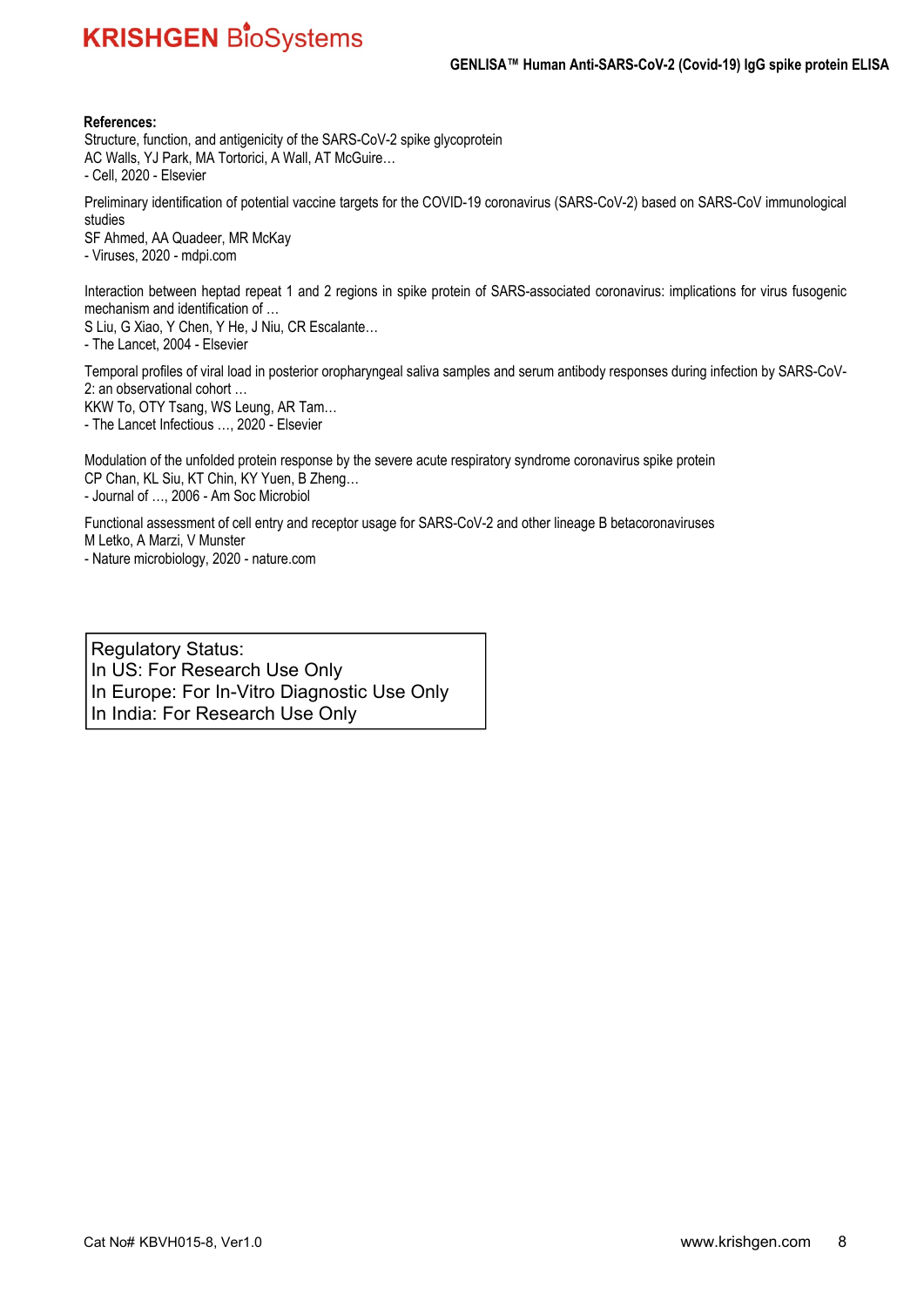#### **GENLISA™ Human Anti-SARS-CoV-2 (Covid-19) IgG spike protein ELISA**

### **SCHEMATIC ASSAY PROCEDURE**